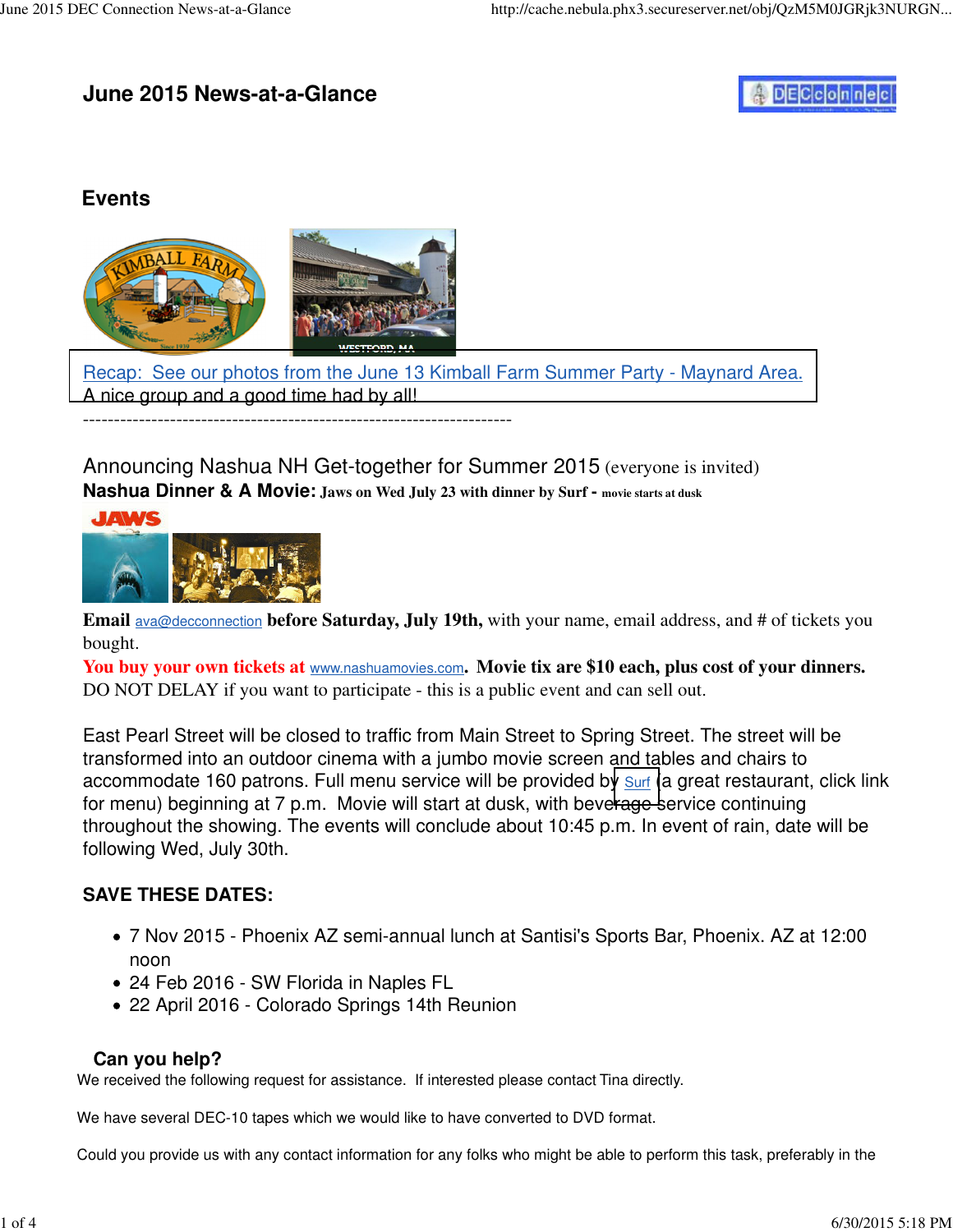Boston, MA area.

Thanks so much, Tina George (for Joel Rosenfeld), Director of Finance, United University Professions (518) 640-6608 or email [tgeorge@uupmail.org](mailto:tgeorge@uupmail.org)

## **DEC Connection Member News**

**Welcome to new and renewing members:** Joanne Andrews, Dave Backus, Bev Barry, AJ Beaverson, Tony Bento, Tim Carlson, Stephen Cordeiro, Phyllis DeMers, Marilyn Goodrich, Eliane Markoff, Suresh Masand, Sanford Schulman, Thomas Vallas, and Nettie Watson.

#### **DEC Connection Member NewsBytes:** send yours to [ava@decconnection.org](mailto:ava@decconnection.org)

**Ralph Dieter** wrote in to commemorate a major occasion in many of our lives: I note that this past Friday, May 29th, is the anniversary of our last day on the job. Those of us taking the SERP package Were done that day. 23 years ago! [k1rd@k1rd.net](mailto:k1rd@k1rd.net)

[Editor's Note: this is also the genesis of the Digital Retirees Association, the predecessor organization of

The DEC Connection. Happy Anniversary to us all!]

- **Mary Cole** wrote in with a link to **Stephen Kallis Jr.**'s' short film Clear from 1975 about a PDP-8 application showing how a computer is used by a Fixed Base Operation to aid in dispatching aircraft.
	- <https://www.youtube.com/watch?v=Pqgpl8jJCPw&feature=youtu.be>

**Membership Renewal Procedure:** Click this link to see if your membership is current in our Member Service Center and pay online with a credit card. If you have paid dues since 2010 you will be there - use the email address we have on file no leading or trailing spaces - email [ava@decconnection.org fo](mailto:ava@decconnection.org)r help.

- You can also join us (or renew) at [www.decconnection.org/join-online.htm](http://www.decconnection.org/join-online.htm)
- You can also send a check to The DEC Connection, c/o Bob Moore, 28 Fernglade Rd., Burlington MA 01803. \$10 for 1 year, \$25 for 3 years.
- If you prefer to use your PayPal account directly (not via our website), use our payment address: [registrations@decconnection.org - d](mailto:registrations@decconnection.org)o NOT use any Board member's personal email address.

Staying on our email list: Our newsletter contact manager removes names if the recipient mail server sends a rejection notice. If you haven't received DEC Connection's News-at-a-Glance in a while, or you changed your email address, re-register for our free e-news at:<http://www.decconnection.org/mail.htm>

**Featured Entrepreneur:** we'd like to update you on the activities of **Eliane Markoff** and her innovative charitable organization, **Art in Giving**.

Last year, they produced a powerful 3 minute video: <https://vimeo.com/119906114>

and they received some visibility from The Globe:

[http://www.boston.com/business/blogs/global-business-hub/2013/12/art\\_in\\_giving\\_p.html](http://www.boston.com/business/blogs/global-business-hub/2013/12/art_in_giving_p.html)

Art in Giving raises funds for childhood cancer research by selling the fine arts. It combines the creativity and generosity of over 60 artists with the needs of talented cancer researchers. Our business model makes it possible to increase funds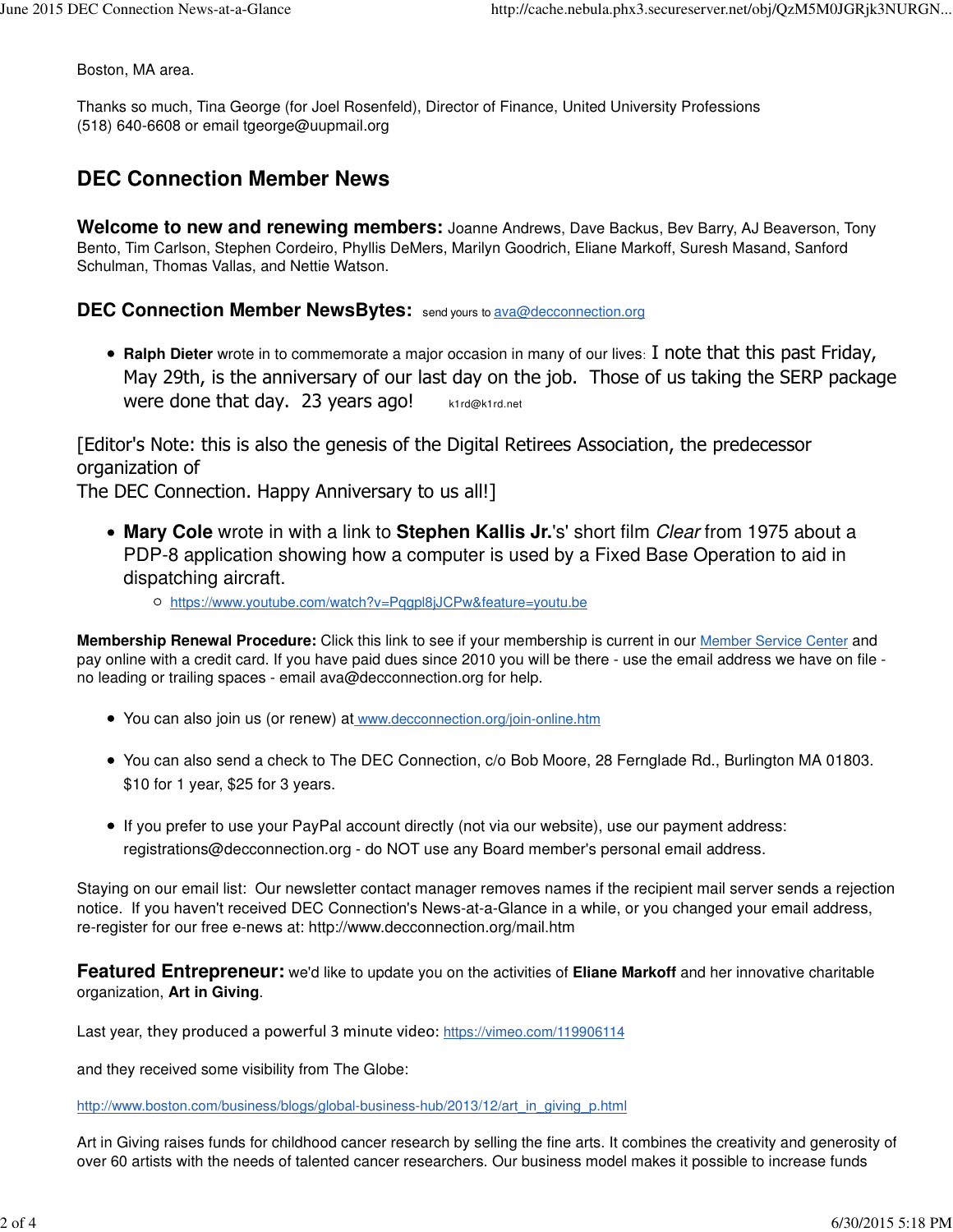available for pediatric cancer research without compromising other philanthropies. The funds we target are business expenses allocated for facility management to adorn buildings and offices. We also target budgets allocated for gifts to recognize individuals such as guest speakers and board members and to reward executives and other employees. Our clients include Microsoft, Harvard Pilgrim Healthcare, Sanofi/Genzyme, Pfizer and Raymond James.

So, if you are still in the working world, or can influence someone who is, or just want to patronize some fine arts, please consider using Eliane's company to beautify your surroundings while making an impact in fighting childhood cancer. It's a WIN-WIN for all! [www.artingiving.org](http://www.artingiving.org)

617-877-4230

#### **Sad News Dept.**

We are saddened to report the recent deaths of these former Digital employees. [See Memorial page for details.](http://www.decconnection.org/memorials.htm)

- Dick Poulsen, 80, Clearwater Beach FL, our long-time executive running the international business
- Elizabeth (Betty) Connor, 84, Charlton MA, senior Quality Supervisor while at Digital
- Allen B. Forgues, 67, Monson MA, buyer while at Digital

### **Website Updates**:

- **Where to Donate your Digital Equipment gear**
- US - **Medicare webinar presentations and Q-and-A** now online: Medicare is much more complex than one would think... and there can be some expensive surprises. The presentations and Q-and-A from the HPAA Medicare webinar are now online. Both speakers are very experienced, succinct, and practical. **<http://www.hpalumni.org/medicare>**

- Part 1 -- Medicare Explained -- with Heads Up Warnings, by non-profit health insurance counselor Connie Corrales.

- Part 2 -- Medicare for HP Retirees, by Aon Retiree Health Exchange analyst David Rew.

- Part 3 -- Q and A. Again thanks to Curt Gowan for this valuable advice.
- A handy list of health-related resources for "near-seniors" is on our Links page.
- If you know someone who has been offered the HP 2014 U.S. Phased Retirement Program, please send them this link: <http://www.hpalumni.org/PRP> This independent site has advice and reference info from HP alumni who have gone through previous retirement/layoff cycles. We also have an email list for updated info and moderated discussions. Thanks to Curt Gowan for this info.
- Know someone who is leaving HP? Please pass the word to anyone leaving HP to use the HP Alumni Association's "ASAP Checklist" immediately. It has advice and mutual help -- developed by HPAA members -- on the many things you have to do before you lose access to HP's internal systems. Thanks to Curt Gowan for this posting. Go to <http://www.hpalumni.org/asap> (HPAA membership not required.)
- The PBS video of the documentary about Ken and the history of DEC, Digital Man/Digital World, is available online (\$25+s/h) from the PBS store: